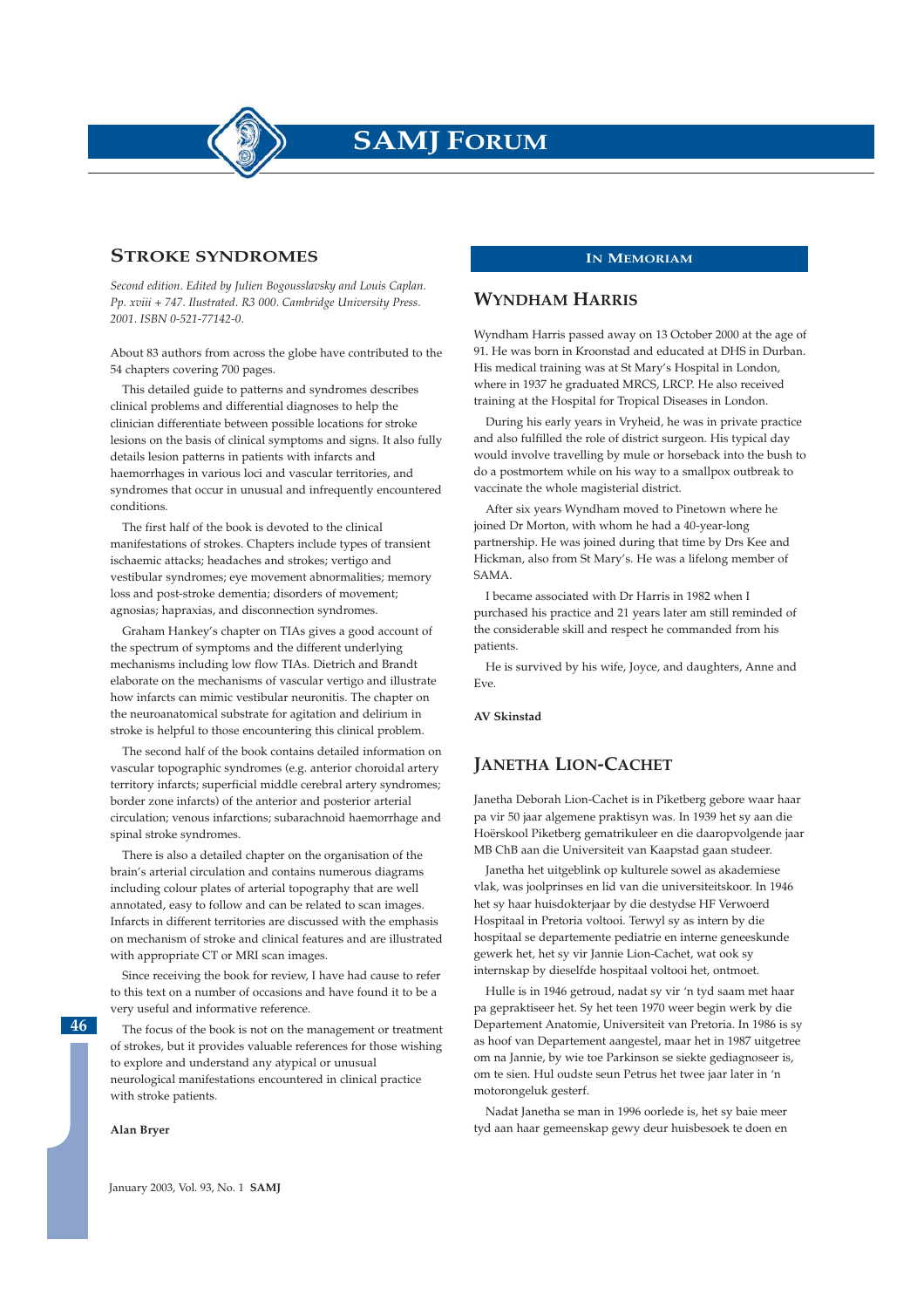# **SAMJ FORUM**

behoeftiges te help. Janetha het kort voor haar dood onverwags pneumonie opgedoen en as gevolg van komplikasies, op 24 Julie 2002 gesterf.

Sy word oorleef deur haar kinders Antoinette, Shani, Amelia, Deborah en Jan, sowel as 10 kleinkinders.

**WS van Niekerk**

# **WALTER GORDON**



Walter Gordon died in Cape Town on 8 September 2002 after a short illness. He had an enormous impact on the practice and teaching of dermatology in South Africa as a whole.

He was born in Cape Town and attended SACS, where he excelled in mathematics and Latin and enjoyed music and acting. He also participated successfully in many

sporting activities and represented Western Province in hockey. He attended UCT and qualified in medicine before he was legally old enough to practise as a doctor.

After housemanship in Pretoria and a short locum in Mafikeng, Walter joined the army where he served as Captain. In 1941 he married Leska Gershon.

After leaving the army, he practised medicine in Namibia and then in Thabanchu. During this time he obtained membership of the Royal College of Medicine in Edinburgh. He moved his practice to Bloemfontein, working long hours at his large general practice for 16 years. He was widely known as a kind and devoted doctor, who would regularly treat people without seeking financial remuneration.

In 1962 Walter decided to specialise in dermatology. His diagnostic and bedside skills were an enormous asset and he never ceased to find excitement and stimulation in the daily clinical challenges that he encountered.

In 1967 Gordon succeeded Dr J Jacobson as Head of the Department of Dermatology at UCT, a position he occupied until his retirement at the end of 1982. In 1973 he was promoted to Associate Professor for his contribution to academic dermatology. He created a department of academic excellence where clinical skills, critical reading and research were supported and the individual members were actively encouraged to explore fields of personal interest. The sense of excitement he communicated to his junior staff and to students at all levels, gave them enthusiasm for the clinical practice of medicine.

During his time as Head of Department, he helped to initiate the monthly combined academic meetings with Tygerberg

Hospital dermatology department. These meetings have proved a very valuable teaching forum for registrars from both schools, as well as providing a crucial meeting point for academic colleagues and dermatologists in private practice.

Walter also developed a collection of dermatology books, both in the department and at the medical library. He had a particular interest in the photosensitive and genetic skin disorders, and obtained a doctorate for his work in the field of porphyria and phototesting.

We remember him with the greatest respect and gratitude as a passionate and inspiring teacher. Doctors locally and abroad remember his exciting lectures and his eagerness to teach anyone who was willing to learn.

He had a remarkable visual memory and could frequently identify rare skin conditions that he had not encountered before. Working for him was difficult at times, as routine work was delayed by frequent visits to other departments and even to other hospitals to see people with skin disorders. He was an outstanding rolemodel who had an enormous influence on numerous doctors and on generations of medical teachers and clinicians.

In 1982 Walter retired from the Department of Dermatology, but continued to teach students and registrars at New Somerset Hospital for 20 years until shortly before his death.

He is survived by his wife Leska, daughters Glenda, Zelda, and Joy, and grandchildren.

**Susan Jessop, Ephraim Benjamin and Mohamed Docrat**

#### **ERRATUM**

The SAMJ apologises unreservedly for any inconvenience caused by the omission of the name of WK Andrew, the author of the obituary on John Hoyland, in the November 2002 edition.

# **NOTICE TO CONTRIBUTORS**

*The* **SAMJ** *endeavours to reflect the original sentiment and vital facts of submitted obituaries, letters to the editor and book reviews. We regrettably cannot give contributors foresight of edited versions prior to publication. Obituaries should preferably be submitted via email to news@samedical.org and be no longer than 350 words.* 



**47**